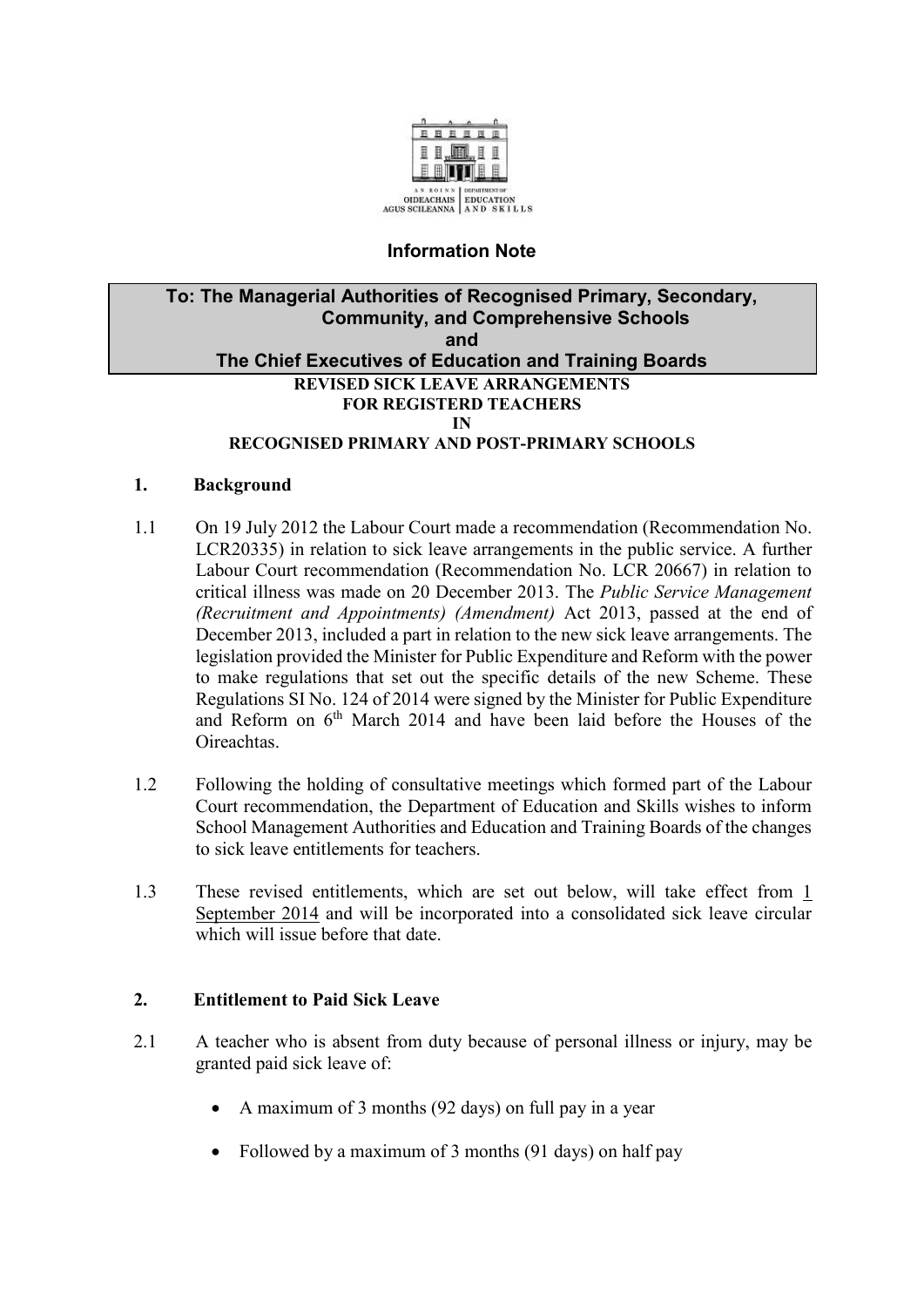• Subject to a maximum of 6 months (183 days) paid sick leave in a rolling four year period.

### **3. Critical Illness Provisions**

- 3.1 A teacher who becomes incapacitated as a result of a critical illness or serious physical injury may be granted extended paid sick leave, in exceptional circumstances of:
	- A maximum of 6 months (183 days) on full pay in a year
	- Followed by a maximum of 6 months (182 days) on half pay
	- Subject to a maximum of 12 months (365 days) paid sick leave in a rolling four year period.
- 3.2 The award of extended sick leave for critical illness or serious physical injury is a decision for the employer following receipt of medical advice from the Occupational Health Service.
- 3.3 If a teacher has an ordinary illness within 12 months of the critical illness, the critical illness provisions will apply.
- 3.4 Further information on critical illness is contained in the public service critical illness protocol document attached at Appendix B.

# **4. Temporary Rehabilitation Remuneration (TRR)**

- 4.1 Where the relevant period of paid sick leave has been exhausted, a teacher with a minimum of 5 years' service at the end of the period of paid sick leave may, subject to certain conditions, be granted further leave with Temporary Rehabilitation Remuneration (TRR). TRR will be calculated on paid pensionable service which the teacher has actually accrued in the employment at the time TRR commences plus added years. TRR shall be paid at the same rate as the rate at which an ill health retirement pension would be paid to the teacher concerned if such pension were to be granted to him or her.
- 4.2 The period during which TRR is paid is not a period of pensionable service.
- 4.3 The granting of TRR will be conditional at all times on the Occupational Health Service confirming that there is a reasonable prospect of recovery and return to work.
- 4.4 TRR will not exceed 18 months (548 days) in the case of ordinary illness.
- 4.5 In the case of a teacher who has been granted extended sick pay under the critical illness provisions, he/she may have access to 12 months (365 days) TRR followed by a further period of TRR not exceeding 24 months (730 days). This further period of TRR is subject to six monthly reviews.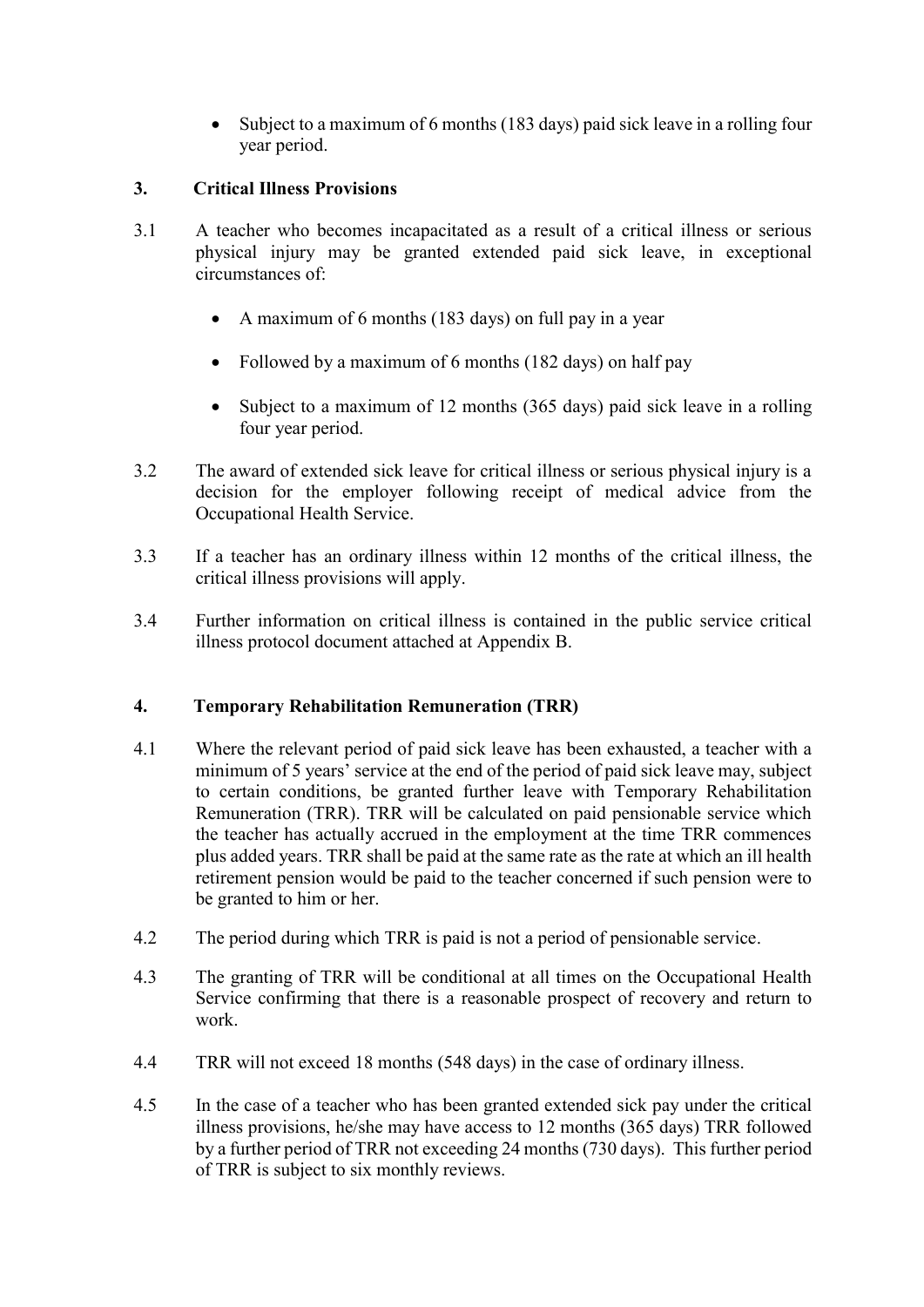# **5. Dual Look Back**

- 5.1 To calculate a teacher's appropriate rate of pay when absent as a result of illness or injury there will be a dual look back system as follows:
	- Step 1 : Determine whether the teacher has access to paid sick leave

The teacher's sick leave is reviewed over the 4 year period from the current date of absence. If 6 months (183 days) paid sick leave have not been exhausted over that 4 year period, access may be granted to paid sick leave.

Step 2 : Determine whether full pay, half pay or TRR apply

If Step 1 indicates that the teacher has access to paid sick leave, his/her sick leave record is then reviewed over the 1 year period from the current date of absence to determine the rate at which sick leave may be paid. If the initial 3 months (92 day) limit at full pay has not been exhausted, full pay may be awarded until the limit of 3 months (92 days). Thereafter, the amount paid will be calculated based on half pay or TRR, as appropriate.

5.2 Similar arrangements will be in place for the dual look back in the case of critical illness. The scenarios set out at Appendix A illustrate how the dual look back arrangement will operate in practice.

# **6. Maternity Relation Provisions**

6.1 The Public Service Management (Sick Leave) Regulations 2014, SI 124 of 2014, set out the provisions which relate to the interaction of pregnancy related illness with sick leave limits. The regulations set out how the time on half pay due to pregnancy related illness is protected.

### **7. Transitional Arrangements**

7.1 Where a teacher has commenced a period of sick leave prior to 1 September 2014 and sick leave continues after that date, he/she will continue to avail of the current sick leave arrangements for teachers for that absence i.e. a maximum of 365 days of paid sick leave in a rolling 4 year period. Following resumption of duties, any future sick leave absence will be dealt with under the terms of this revised sick leave scheme.

### **8. Treatment of previous periods of Sick Leave under the new Scheme**

8.1 As has always been the case, sick leave records will continue to be reviewed over a rolling 4 year period. This means that if a teacher has been paid more than 183 days sick leave in a rolling 4 year period on 1 September 2014, that teacher may find, him/herself moving immediately to half pay or TRR, as appropriate.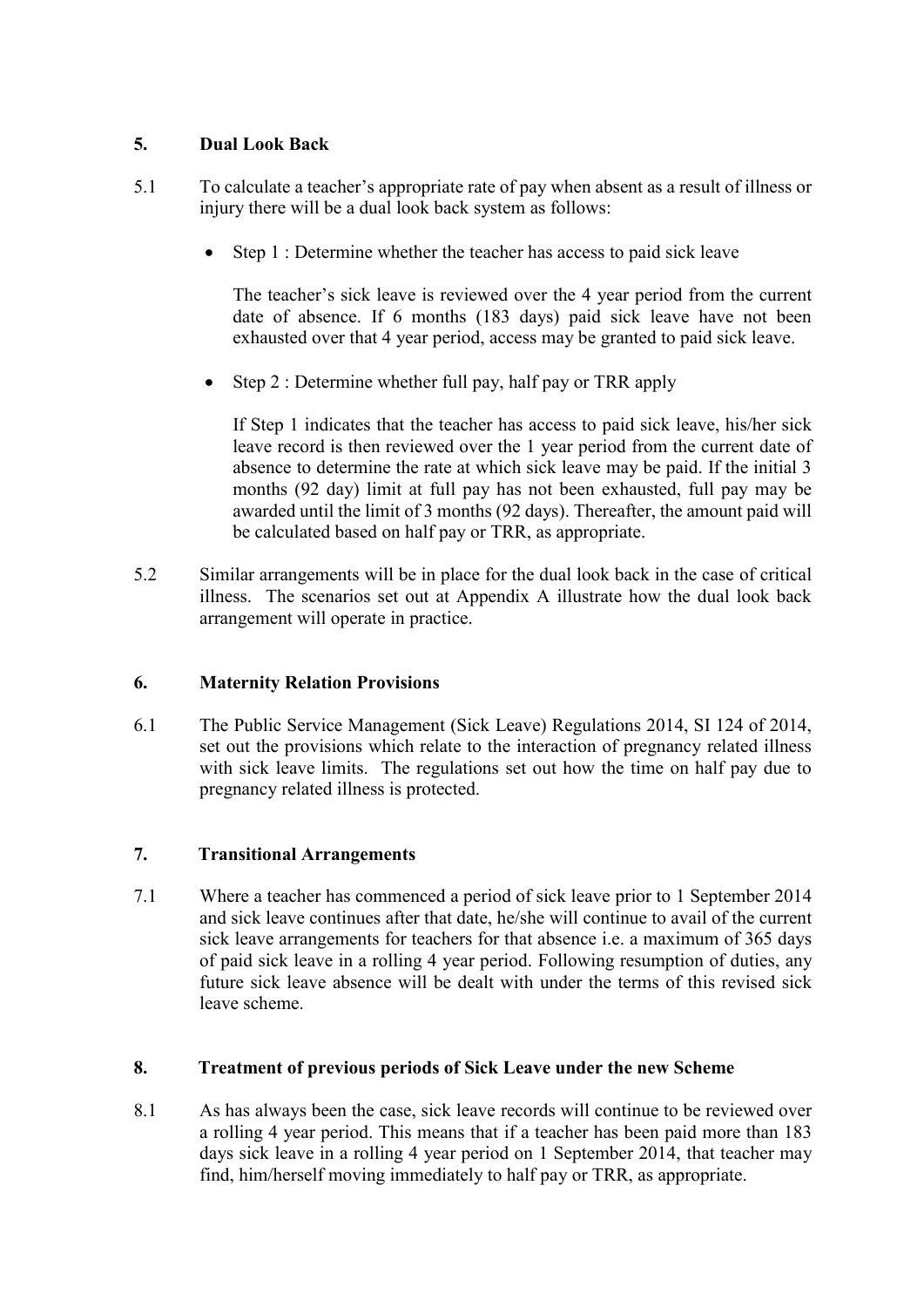### **9. Notification**

- 9.1 Please ensure that copies of this information note are provided to all members of the Board of Management/Education and Training Boards and its contents are brought to the attention of all teachers in your employment including those on leave of absence.
- 9.2 This information note can be accessed on the Department's website under [www.education.ie](http://www.education.ie/) Home – Education Staff – Breaks/Leave – Sick Leave and all enquiries should be emailed to: [teachersna@education.gov.ie](mailto:teachersna@education.gov.ie)

Alfie Barrett<br>
Teacher/SNA Terms and Conditions Section<br>
Payroll Division Teacher/SNA Terms and Conditions Section 2014 2014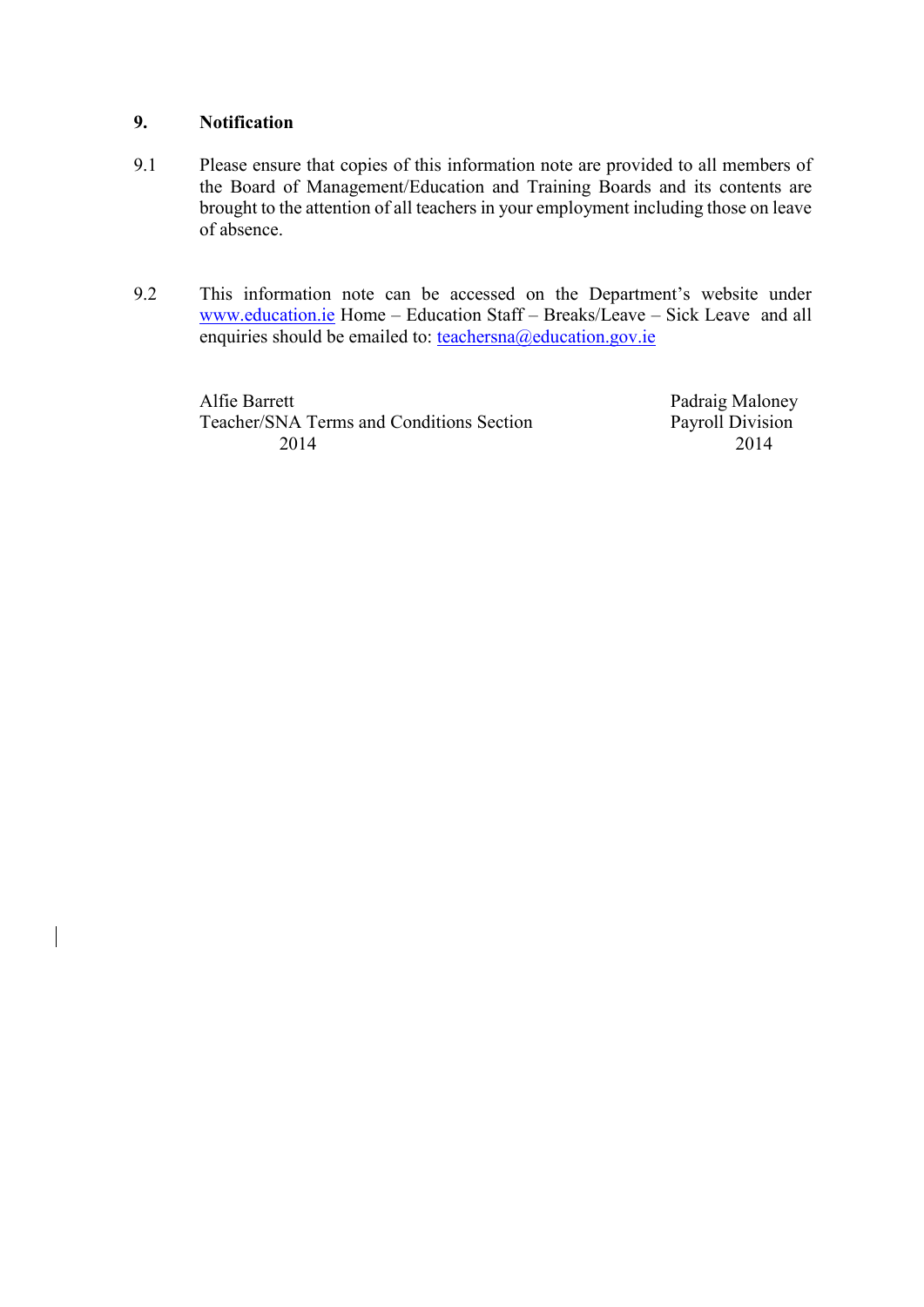# **Scenario 1**

Sean's sick leave record is as follows:

| From      | To           | No of days | <b>Details</b>    |
|-----------|--------------|------------|-------------------|
| 12 May 11 | 23 May 11    | 12 days    | Certified Illness |
| 01 Sep 12 | 16 Nov 12    | 77 days    | Certified Illness |
|           | <b>TOTAL</b> | 89 days    |                   |

Sean goes on certified sick leave from the 01 Oct 2014 to 08 Oct 2014 (8 days).

- Looking back over 4 years 183 days sick leave was not reached
- Looking back over 1 year 92 days sick leave was not reached

Sean will be paid full pay for the 8 days. Using the dual look back, in the one year review of the sick leave record back to 02 Oct 2013 there has been no sick leave. Therefore he is entitled to 8 days on full pay.

### **Scenario 2**

Ann's sick leave record is as follows:

| <b>From</b>   | To           | No of days | <b>Details</b>    |
|---------------|--------------|------------|-------------------|
| $10$ Nov $10$ | 22 Dec 10    | 43 days    | Certified Illness |
| 01 Dec 11     | 15 Dec 11    | 15 days    | Certified Illness |
| 01 Mar 12     | 02 Jul 12    | 124 days   | Certified Illness |
|               | <b>TOTAL</b> | 182 days   |                   |

Ann goes on certified sick leave from the 01 Oct 2014 to 31 Oct 2014 (31 days).

- Looking back over 4 years 183 days sick leave was not reached
- Looking back over 1 year 92 days sick leave was not reached

Ann will be paid full pay for 1 day. Using the dual look back, Ann has already had 182 days in the rolling 4 year period therefore she has 1 day of paid sick leave remaining. As she has not had any sick leave in the 12 months to 1 September 2014, she has access to full pay for that day. If Ann <sup>1</sup> fulfils the criteria for TRR, the remaining 30 days would be paid at that rate.

### **Scenario 3**

1

| From      | To           | No of days | <b>Details</b>    |
|-----------|--------------|------------|-------------------|
| 10 Nov 10 | 22 Nov 10    | 43 days    | Certified Illness |
| 01 Dec 11 | 15 Dec 11    | 15 days    | Certified Illness |
| 01 Mar 12 | 04 Jul 12    | $126$ days | Certified Illness |
|           | <b>TOTAL</b> | 184 days   |                   |

Joe's sick leave is as follows:

Joe goes on certified sick leave from the 01 Oct 2014 to 31 Oct 2014 (31 days).

<sup>&</sup>lt;sup>1</sup> Please see paragraph 4 of information note for criteria for award of TRR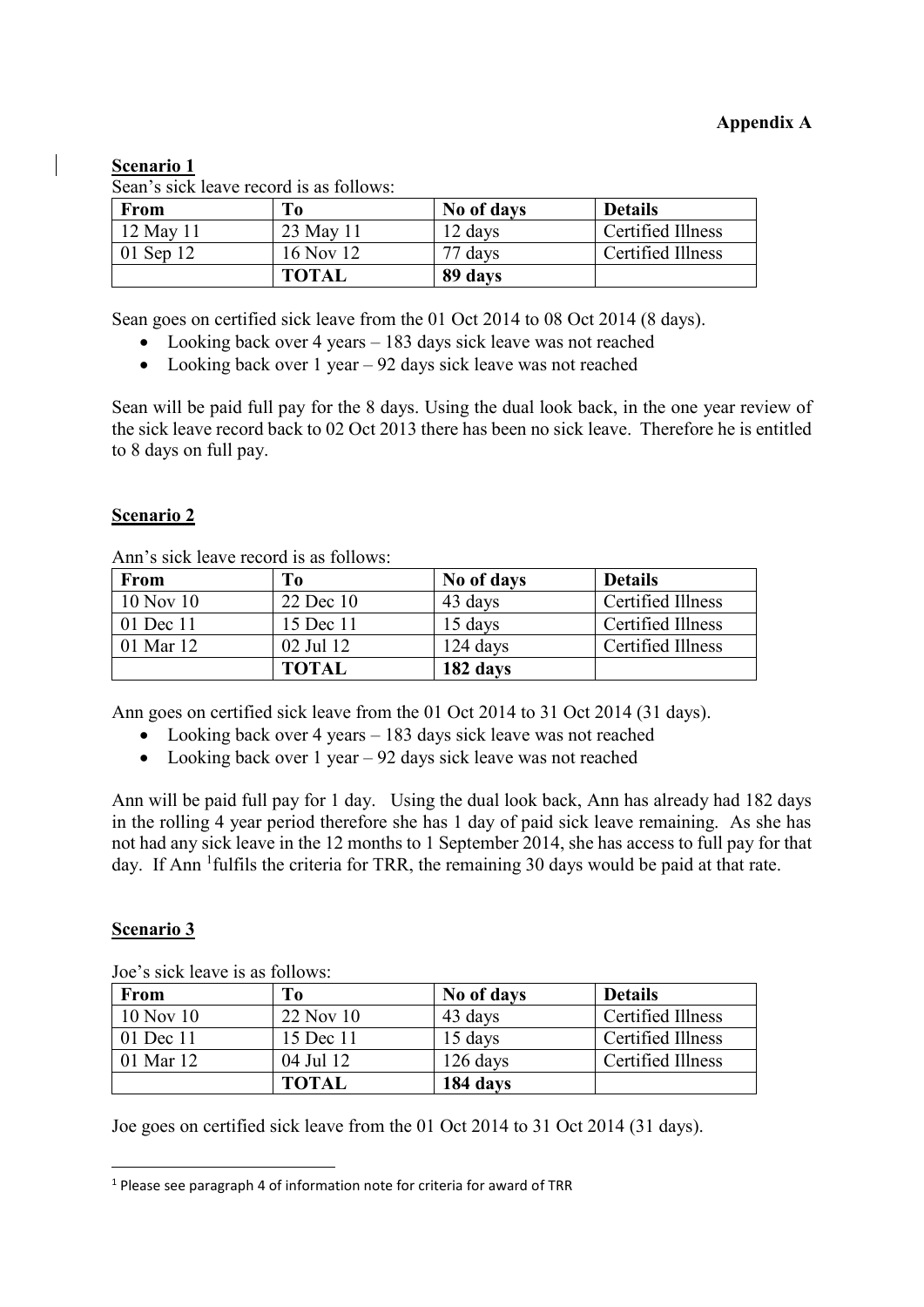• Looking back over 4 years – 183 days sick leave was reached

As the limit of 183 days is exceeded in the rolling 4 year period, Joe may be paid TRR if he fulfills the criteria.

### **Scenario 4**

| <b>From</b> | <b>To</b>    | No of days | <b>Details</b>    |
|-------------|--------------|------------|-------------------|
| 12 Nov 11   | 23 Nov 11    | 12 days    | Certified Illness |
| 01 Dec 12   | 15 Dec 12    | 15 days    | Certified Illness |
|             | <b>TOTAL</b> | 27 days    |                   |

Marie's sick leave is as follows:

Marie goes on certified sick leave from the 01 October 2014 to 30 March 2015 (181 days). Marie submits an application for critical illness which is approved.

- Looking back over 4 years 365 days sick leave was not reached
- Looking back over 1 year 183 days sick leave was not reached

Marie will be paid full pay for the 181 days as the dual look back limits in the case of critical illness are 365 days to determine whether the teacher has access to paid sick leave and 183 days to determine the rate of pay.

#### **Scenario 5**

| <b>From</b> | T <sub>0</sub> | No of days | <b>Details</b>    |
|-------------|----------------|------------|-------------------|
|             |                |            |                   |
| 12 May 11   | 23 June 11     | 43 days    | Certified Illness |
| 01 Dec 11   | 15 Dec 11      | 15 days    | Certified Illness |
| 01 Mar 12   | 20 Jun 12      | $112$ days | Certified Illness |
|             | <b>TOTAL</b>   | 170 days   |                   |

John's sick leave is as follows:

John goes on certified sick leave from the 01 Oct 2014 to 30 April 2015 (212 days). John submits an application for critical illness which is approved.

- Looking back over 4 years 365 days sick leave was not reached
- Looking back over 1 year 183 days sick leave was not reached

John has already had 170 days prior to commencement of this leave in the rolling 4 year period but has had no sick leave in the rolling 1 year back to 2 Oct 2013, therefore he will be paid 183 days on full pay. This brings the total sick leave to 353 days in 4 years. He will then have the remaining 12 days at half pay and, if eligible the final 17 days at TRR.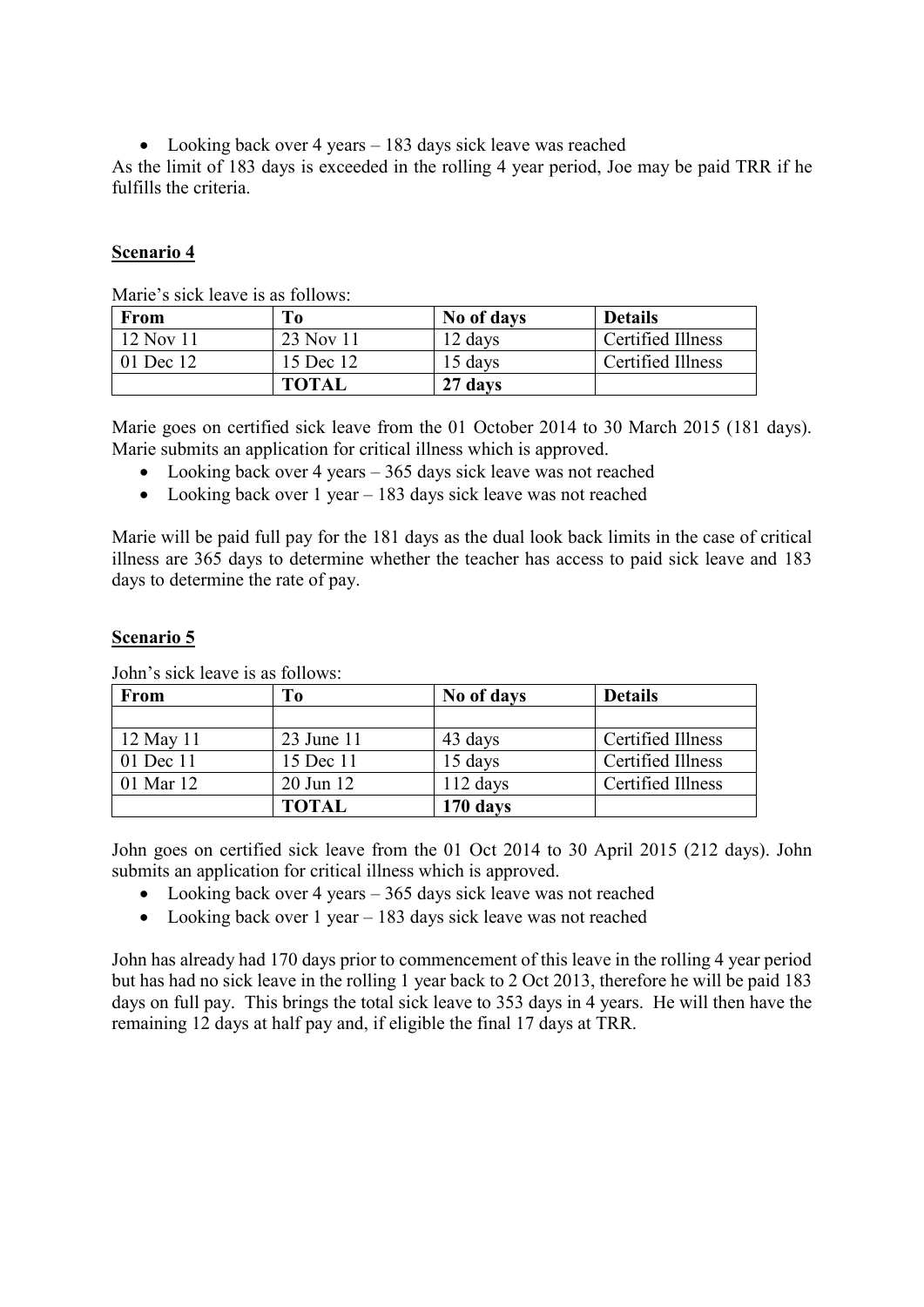### **Appendix B**

#### CRITICAL ILLNESS PROTOCOL

### *1. INTRODUCTION*

1.1 It is recognised that public service bodies, as employers, need to continue to provide support for their employees who may be incapacitated as a result of critical illness or serious physical injury. Therefore when an individual becomes incapacitated as a result of critical illness or serious physical injury, and has supporting medical evidence for an extended period of sick leave, the individual may, on an exceptional basis, be granted paid sick leave extended as follows:

- A maximum of 183 days on full pay in the previous rolling one-year period
- Followed by a maximum of 182 days on half pay in the previous rolling one-year period
- Subject to a maximum of 365 days paid sick leave in the previous rolling four-year period.

1.2 **The granting of exceptional extended paid sick leave is a decision of management**  having considered the occupational medical advice.

1.3 These arrangements will exclude individuals whose illness relates to an occupational injury/illness and who have access to an occupational injury/illness scheme.

### *2. CRITERIA FOR AWARD OF EXTENDED PAID SICK LEAVE*

2.1 In determining whether an individual may be granted access to exceptional extended paid sick leave the following criteria apply:

- 2.1.1 The employee should ordinarily be under the current or recent clinical care of a consultant either as an inpatient or outpatient. This excludes employees attending primarily for report preparation or medico legal purposes.
- 2.1.2 The case must be referred by the employer to its Occupational Health Service for medical advice.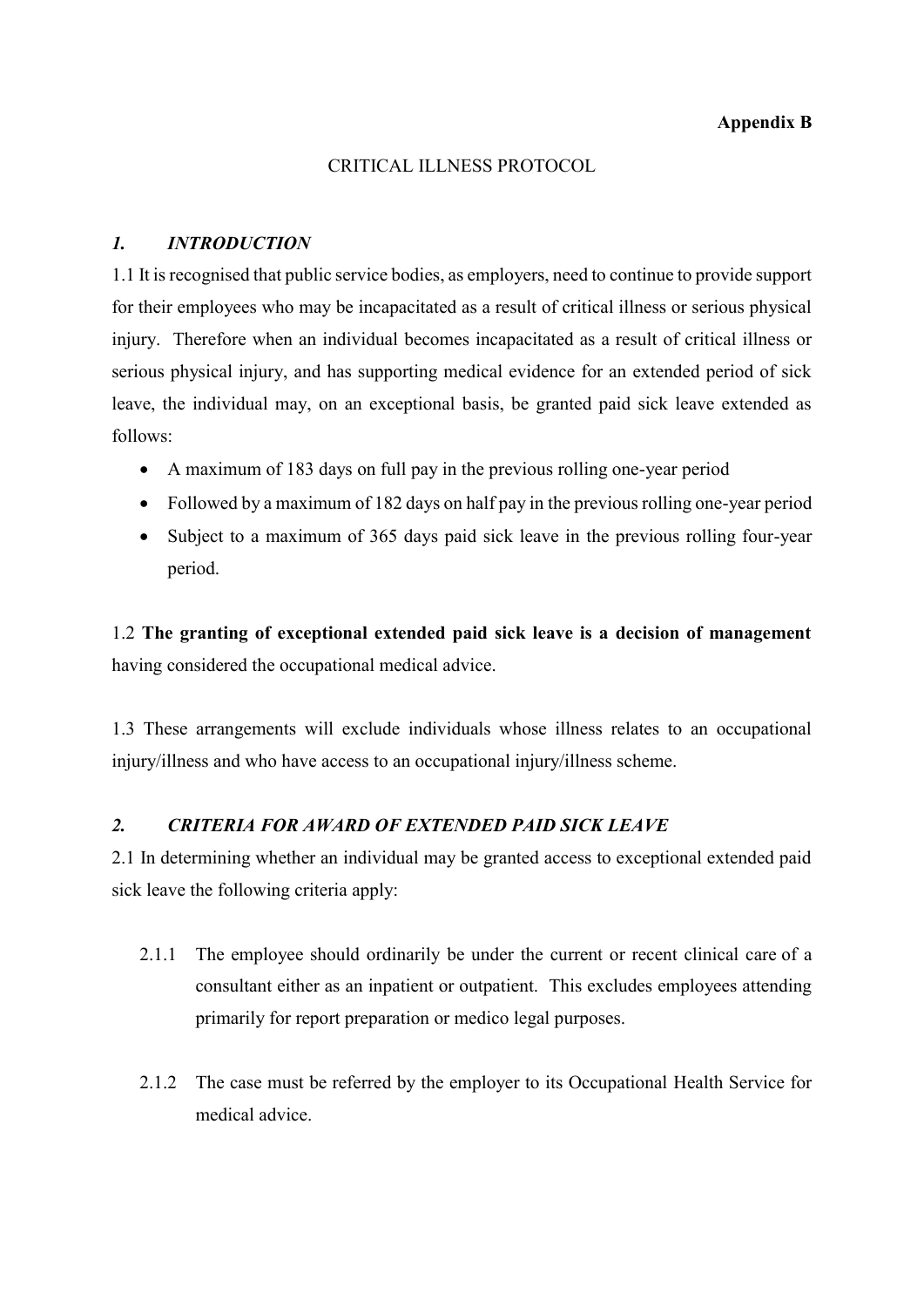- 2.1.3 The responsibility lies with the employee to furnish any treating doctor's medical reports requested within an appropriate time-frame to avail of the exceptional extended paid sick leave. A treating consultant's specialism must be appropriate to the critical illness for which the employee is making a claim.
- 2.1.4 The Occupational Physician, from the employer's Occupational Health Service, will advise whether, in their opinion, the following criteria are met:
	- i. The employee is medically unfit to return to his or her current duties or (where practicable) modified duties in the same pay grade
	- ii. The nature of this medical condition has **at least one** of the following characteristics:
		- (a) Acute life threatening physical illness
		- (b) Chronic progressive illness, with well-established potential to reduce life  $expectancy<sup>2</sup>$
		- (c) Major physical trauma ordinarily requiring corrective acute operative surgical treatment
		- (d) In-patient hospital care of two consecutive weeks or greater<sup>3</sup>.
- 2.1.5 The Occupational Physician will consider the information provided by the treating doctor, and may confer with them with consent if they feel this would be helpful. It is not an absolute requirement that a definitive final diagnosis has been made. The Occupational Physician may accept a presumptive diagnosis on a case by case basis.

### *3 DECISION TO AWARD*

1

3.1 The decision on whether to award extended paid sick leave is a management decision having consulted with the relevant line manager. Whilst management must primarily consider the Occupational Medical advice, management should consider all the circumstances of the case.

<sup>&</sup>lt;sup>2</sup> In circumstances where there is no medical intervention.

<sup>&</sup>lt;sup>3</sup> In the case of pregnancy-related or assisted pregnancy-related illness, the requirement for hospitalisation of two consecutive weeks will be reduced to two or more consecutive days of in-patient hospital / clinic care.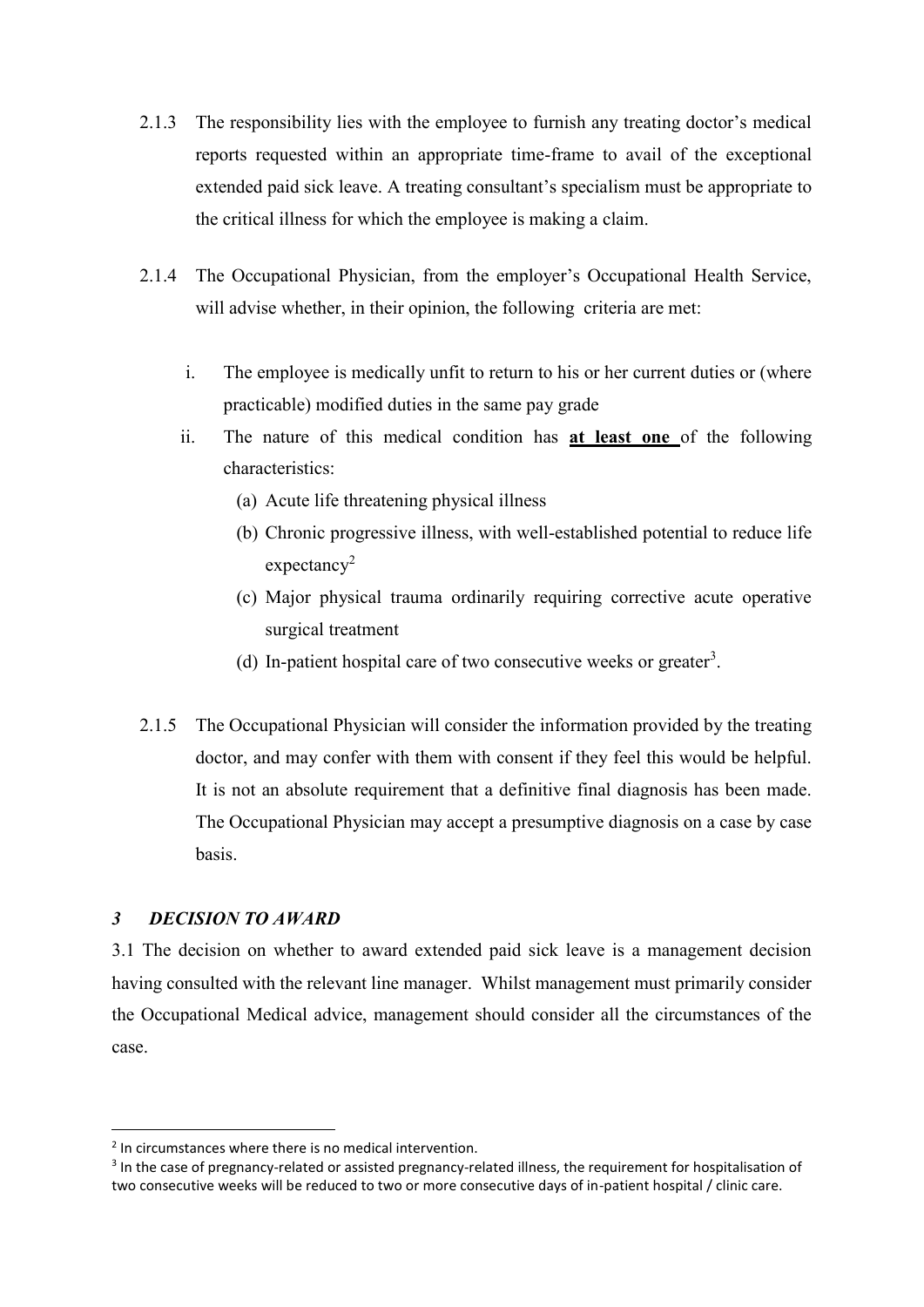3.2 Thus, although an employee may not meet the medical criteria outlined above, management may still make a decision to award in exceptional circumstances.

3.3 In exercising this discretion management must demonstrate the reasons why they are awarding an extended period of paid sick leave although the individual does not meet the requirements set out at 2.1.4(ii) above. In this regard management should in particular consider the following:-

- the individual's sick leave record;
- the potential impact of an early return on the workplace efficiency and effectiveness;
- it has not been possible to make an accommodation to facilitate the return to work of a person with a disability-related illness or condition.<sup>4</sup>

Management should also confer with the Occupational Physician in such cases.

# *4 APPEAL OF THE MEDICAL DECISION*

4.1 The advice of the Occupational Physician may be appealed to either a single appeal Specialist Occupational Physician or a panel of Specialist Occupational Physicians. This can be decided on a sector by sector basis as to which is the most appropriate approach. This appeal will ordinarily be a file only review.

4.2 In the case of an appeal to a single Specialist Occupational Physician, an individual may arrange to meet with the Specialist Occupational Physician on the basis of an appropriate cost sharing arrangement to be determined within each sector.

4.3 The final decision on any appeal lies with the employer, having considered the medical advice.

# *5 APPEAL OF THE MANAGEMENT DECISION*

1

5.1 The mechanism for appeal of the management decision will be decided on a sector by sector basis with access given to those appeal mechanisms which are already in place in each sector. For example, the management decision may be appealed using the Grievance Procedure in the Civil Service.

<sup>4</sup> Management are required in the case of an employee with a disability-related illness take all reasonable steps in terms of making an accommodation to facilitate the employee's return to work consistent with, for example, specialist occupational health advice and service requirements.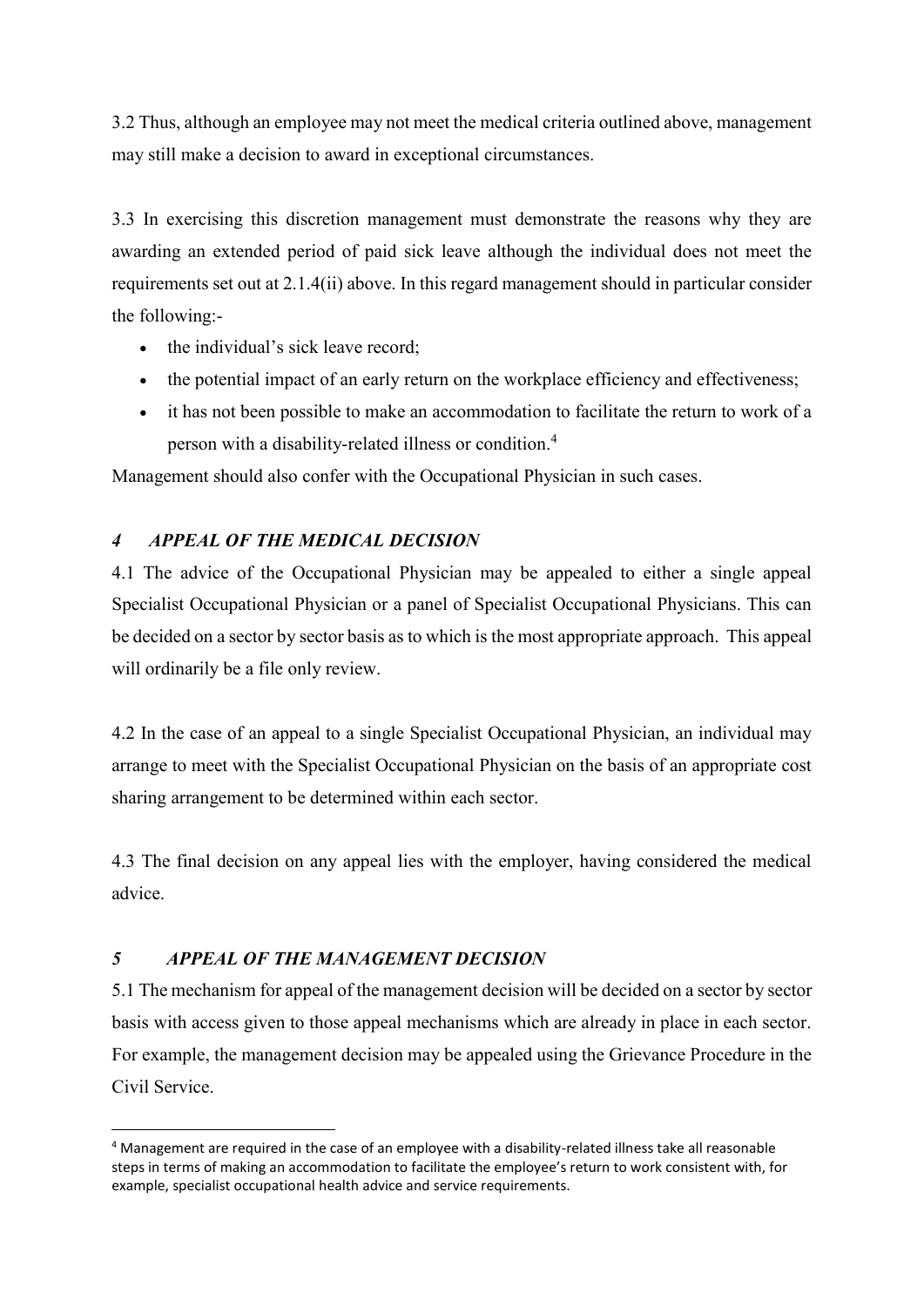$5.2$  Should there be a delay<sup>5</sup> in the employer referring an employee to the Occupational Health Service of the organisation, or a delay<sup>6</sup> in being seen by this Occupational Health Service, there will be no financial loss to the employee if they are later awarded the exceptional extended paid sick leave. Where, in these circumstances, an employee moves on to half pay and it is later found that access to exceptional extended paid sick leave should have been granted, pay will be restored appropriately.

#### *6 RETURN TO WORK*

<u>.</u>

6.1 There will be no financial loss to an employee in circumstances where the employee has fully engaged with the process around the management of sick leave and their own consultant has certified fitness to return to work, but the employee has not been able to return to work because there is a delay in the employer referring the employee to the Occupational Health Service of the organisation, or a delay in being seen by this Occupational Health Service. Pay will be restored appropriately.

### *7 TEMPORARY REHABILITATION PAY*

7.1 In advance of the termination of the payment of Temporary Rehabilitation Pay (TRP), following payment of paid sick leave and TRP for a period not exceeding two years, local management shall secure expert specialist occupational health advice on whether there is any reasonable prospect of the employee returning to work within a foreseeable timeframe. Where a reasonable prospect of return to work is confirmed by the Occupational Health Specialist the payment of TRP may be continued subject to review at six-monthly intervals for a further period not exceeding two years.

### *8 REVIEW OF THE OPERATION OF THE PROTOCOL*

8.1 There will be a review of the operation of this protocol following 1 full year after its **introduction** 

<sup>&</sup>lt;sup>5</sup> Where the delay is of a duration in excess of the period of time currently allowed for a referral to an Occupational Physician.

 $6$  Where the delay is of a duration in excess of the normal waiting time to be seen by an Occupational Physician.